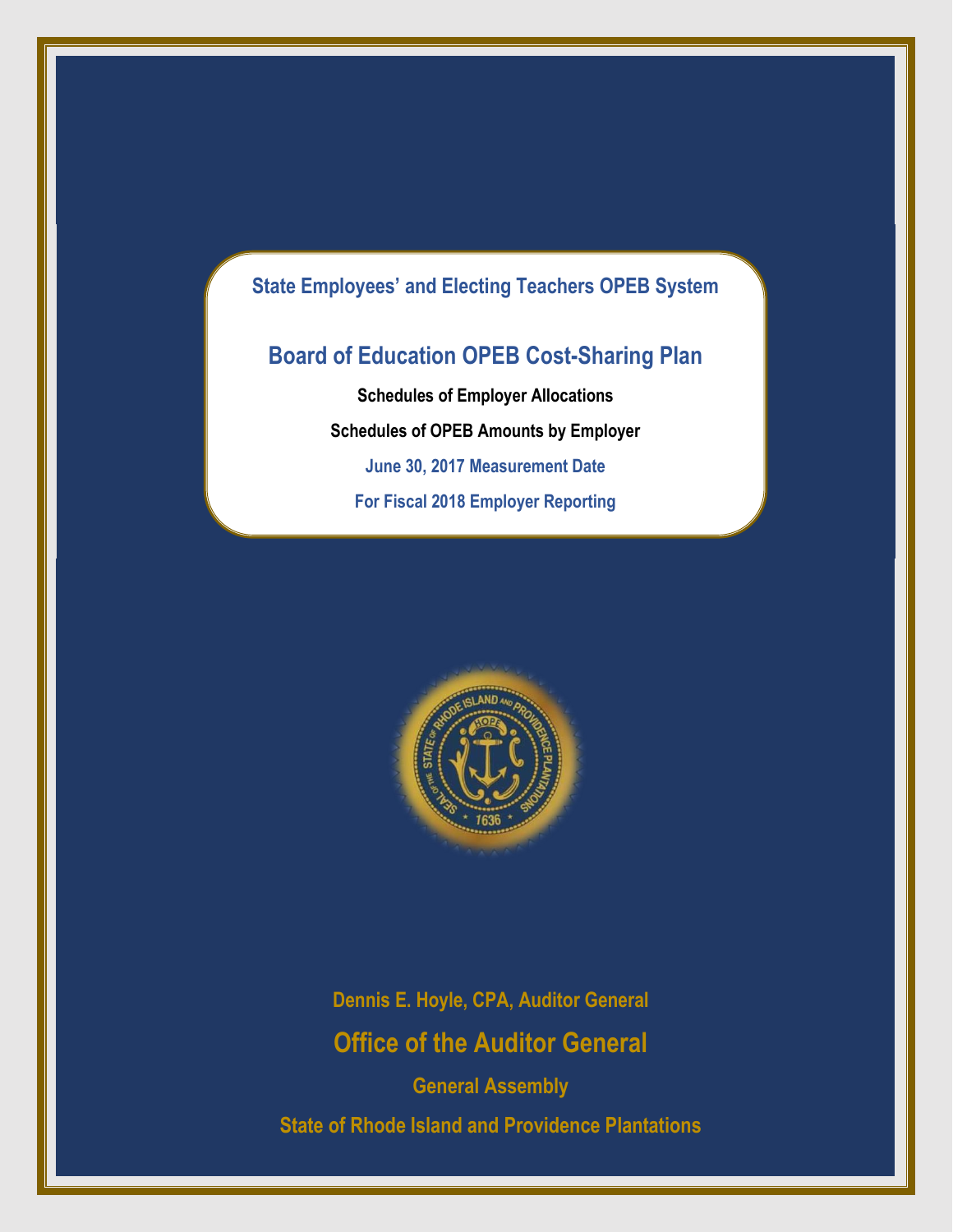

Office of the Auditor General

State of Rhode Island and Providence Plantations - General Assembly **Dennis E. Hoyle, CPA - Auditor General**

**oag.ri.gov**

33 Broad Street • Suite 201• Providence, RI • 02903-4177 tel: 401.222.2435 fax: 401.222.2111

September 26, 2018

JOINT COMMITTEE ON LEGISLATIVE SERVICES:

SPEAKER Nicholas A. Mattiello, Chairman

Senator Dominick J. Ruggerio Senator Dennis L. Algiere Representative K. Joseph Shekarchi Representative Patricia L. Morgan

We have completed our audit of the Schedule of Employer Allocations and Schedule of OPEB Amounts by Employer for the Board of Education Cost-Sharing Plan administered by the State Employees' and Electing Teachers OPEB System for the fiscal year ended June 30, 2017.

**These Schedules will be used by employers participating in the Board of Education cost-sharing defined benefit OPEB plan to meet their fiscal 2018 financial reporting responsibilities under generally accepted accounting principles – specifically the requirements of Governmental Accounting Standards Board Statement No. 75 –** *Accounting and Financial Reporting for OPEB.* 

Our report is contained herein as outlined in the Table of Contents.

Sincerely, Dennis E. Hoyle, CPA

Auditor General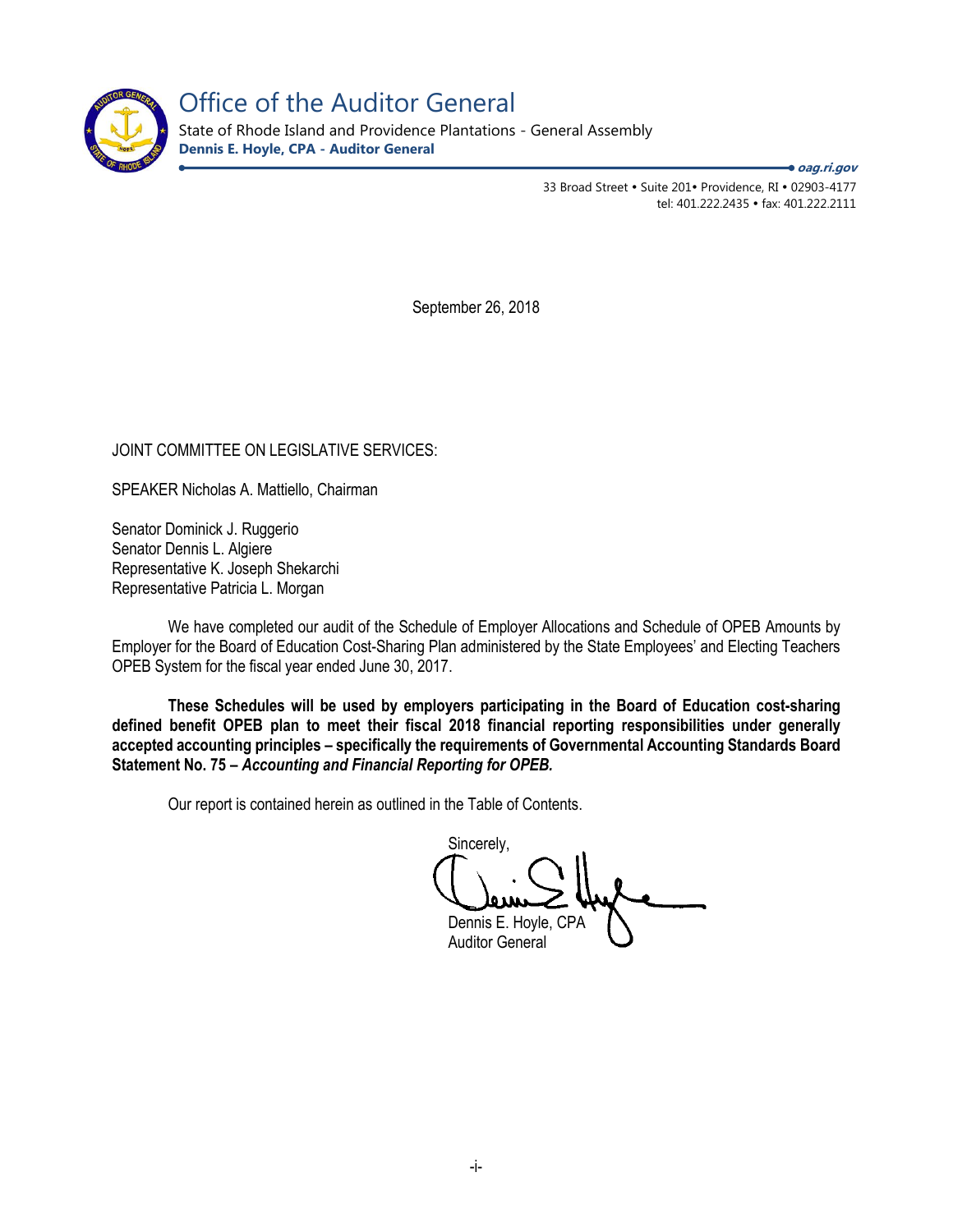**State Employees' and Electing Teachers OPEB System** 

# **Board of Education OPEB Cost-Sharing Plan**

**Schedules of Employer Allocations**

## **Schedules of OPEB Amounts by Employer**

**June 30, 2017 Measurement Date** 

## **TABLE OF CONTENTS**

|      | <b>INTRODUCTION</b>                                                        |    |
|------|----------------------------------------------------------------------------|----|
| Ш.   | INDEPENDENT AUDITOR'S REPORT                                               | 2  |
| III. | <b>Schedule A</b> - SCHEDULE OF EMPLOYER ALLOCATIONS – BOARD OF EDUCATION  | 4  |
| IV.  | Schedule B - SCHEDULE OF OPEB AMOUNTS BY EMPLOYER - BOARD OF EDUCATION     | 5  |
| V.   | NOTES TO SCHEDULES OF EMPLOYER ALLOCATIONS AND OPEB AMOUNTS<br>BY EMPLOYER | 10 |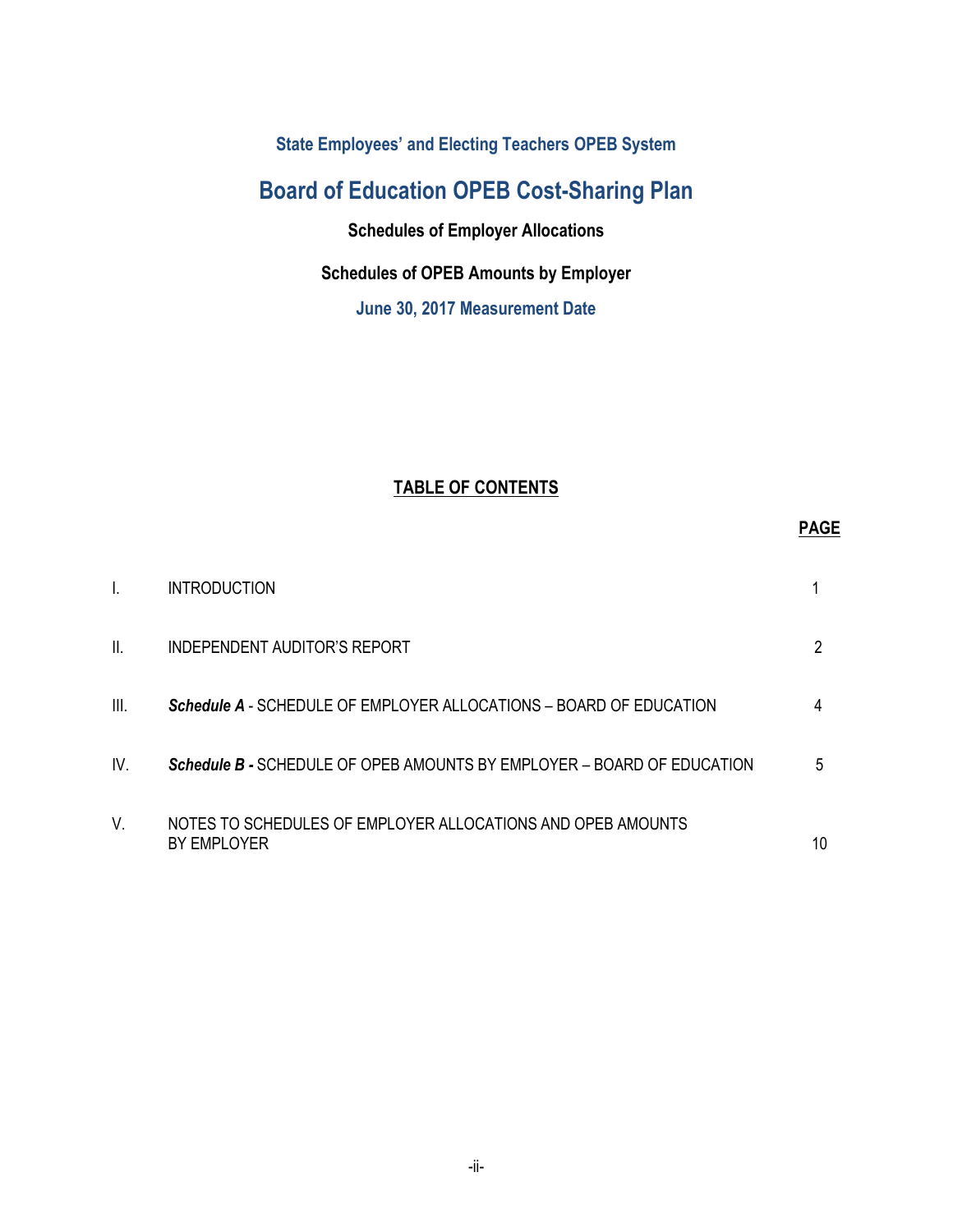### **State Employees' and Electing Teachers OPEB System**

## **Board of Education OPEB Cost-Sharing Plan**

### **Schedules of Employer Allocations**

### **Schedules of OPEB Amounts by Employer**

### **June 30, 2017 Measurement Date**

### **INTRODUCTION**

The **Board of Education OPEB Cost-sharing Plan** covers certain employees of the State university and colleges and certain state employees. As a cost-sharing plan, separate valuations are not made for individual employers participating in the plan.

As a cost-sharing plan – the net OPEB liability is apportioned based on proportionate contributions – see Schedule A.

### **The measurement date is June 30, 2017 – the information included herein is intended for use in Fiscal 2018 financial reporting by employers participating in the Board of Education OPEB Cost-sharing Plan.**

The net OPEB liability and other measures included herein have been developed consistent with the requirements of GASB Statement No. 75 – *Accounting and Financial Reporting for OPEB*. Such amounts are intended for accounting and financial reporting by governments which prepare their financial statements in accordance with generally accepted accounting principles as promulgated by the Governmental Accounting Standards Board. These amounts may and will likely differ from amounts reported in actuarial valuations used to measure actuarially determined contribution amounts consistent with the plan's adopted funding policies.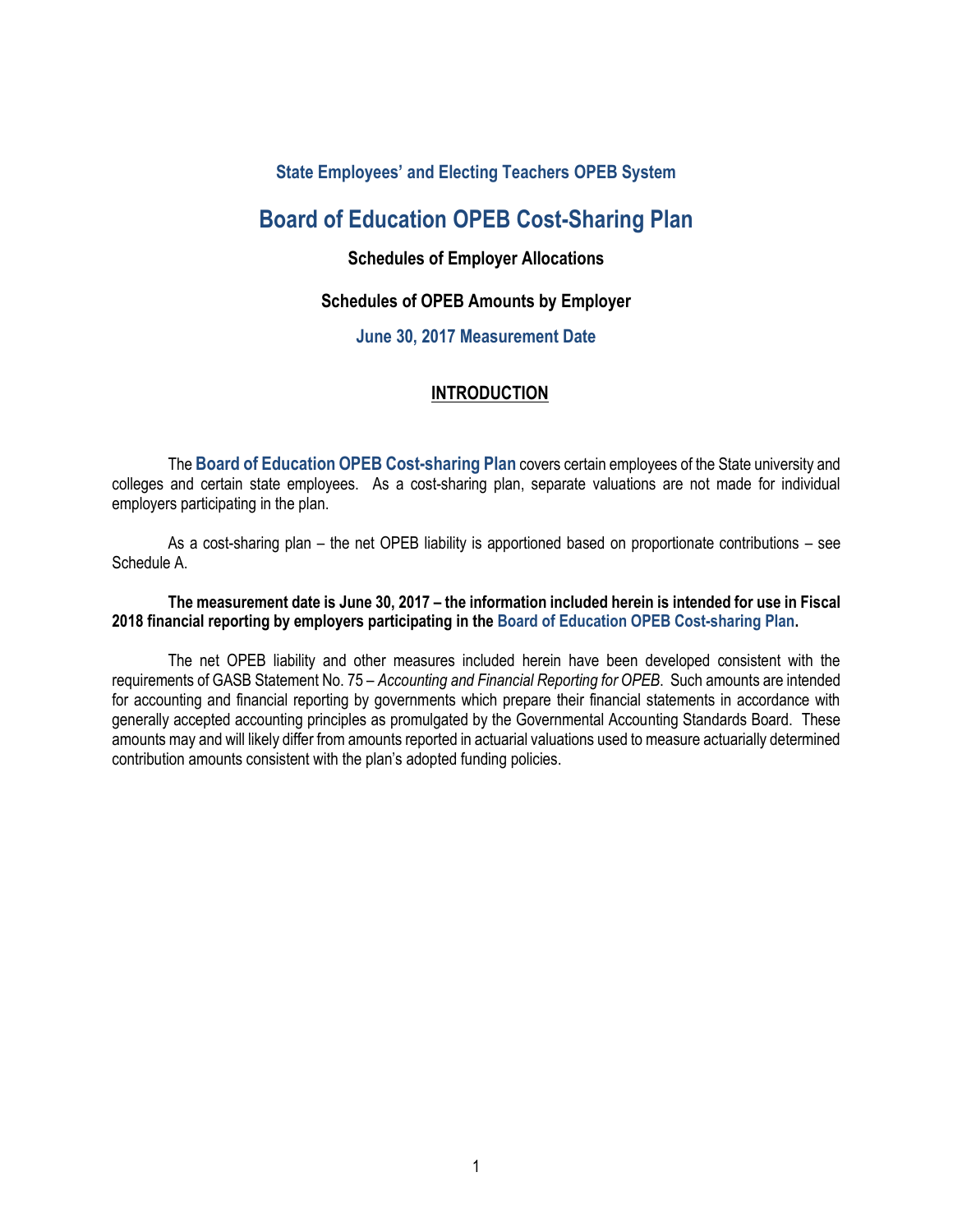

State of Rhode Island and Providence Plantations - General Assembly **Dennis E. Hoyle, CPA - Auditor General**

**oag.ri.gov**

33 Broad Street • Suite 201• Providence, RI • 02903-4177 tel: 401.222.2435 · fax: 401.222.2111

### **INDEPENDENT AUDITOR'S REPORT**

JOINT COMMITTEE ON LEGISLATIVE SERVICES, GENERAL ASSEMBLY STATE OF RHODE ISLAND AND PROVIDENCE PLANTATIONS:

TRUSTEES OF THE STATE EMPLOYEES' AND ELECTING TEACHERS OPEB SYSTEM:

### *Report on Schedules*

We have audited the accompanying Schedule of Employer Allocations of the BOARD OF EDUCATION COST-SHARING OPEB PLAN (the Plan) as of and for the year ended June 30, 2017, and the related notes. We have also audited the total for all entities of the columns titled beginning net OPEB liability, ending net OPEB liability, total deferred outflows of resources, total deferred inflows of resources, and total OPEB expense (specified column totals) included in the accompanying Schedule of Net OPEB Amounts by Employer as of and for the year ended June 30, 2017, and the related notes.

### *Management's Responsibility for the Schedules*

Management is responsible for the preparation and fair presentation of these schedules in accordance with accounting principles generally accepted in the United States of America; this includes the design, implementation, and maintenance of internal control relevant to the preparation and fair presentation of the schedules that are free from material misstatement, whether due to fraud or error.

### *Auditor's Responsibility*

Our responsibility is to express opinions on the Schedule of Employer Allocations and the specified column totals included in the Schedule of OPEB Amounts by Employer based on our audit. We conducted our audit in accordance with auditing standards generally accepted in the United States of America. Those standards require that we plan and perform the audit to obtain reasonable assurance about whether the schedules of employer allocations and specified column totals included in the schedules of OPEB amounts by employer are free from material misstatement.

An audit involves performing procedures to obtain audit evidence about the amounts and disclosures in the schedules of employer allocations and specified column totals included in the schedules of OPEB amounts by employer. The procedures selected depend on the auditor's judgment, including the assessment of the risks of material misstatement of the schedules of employer allocations and specified column totals included in the schedules of OPEB amounts by employer, whether due to fraud or error. In making those risk assessments, the auditor considers internal control relevant to the entity's preparation and fair presentation of the schedules of employer allocations and specified column totals included in the Schedule of OPEB Amounts by Employer in order to design audit procedures that are appropriate in the circumstances, but not for the purpose of expressing an opinion on the effectiveness of the entity's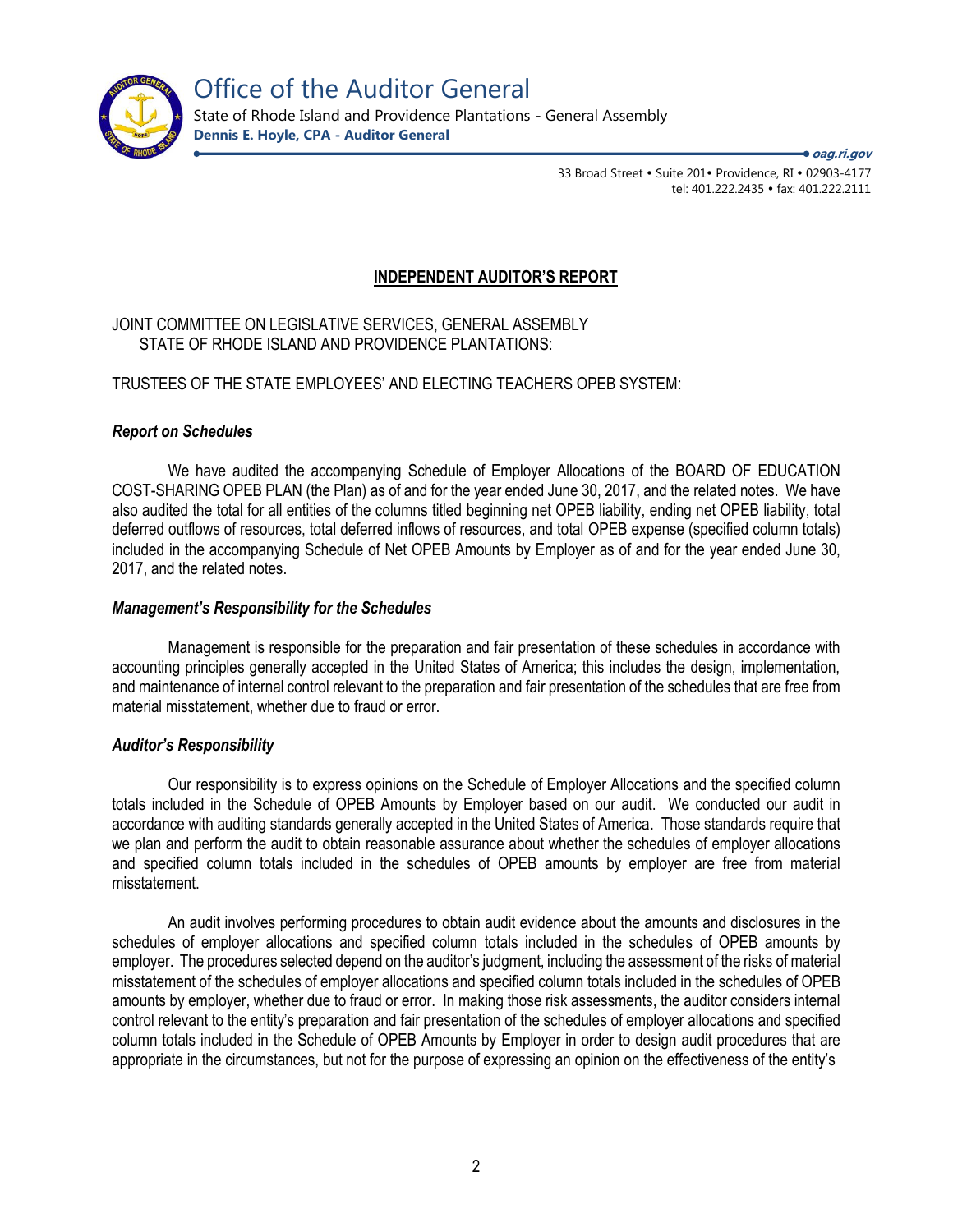Joint Committee on Legislative Services, General Assembly Trustees of the State Employees' and Electing Teachers OPEB System:

internal control. Accordingly, we express no such opinion. An audit also includes evaluating the appropriateness of accounting policies used and the reasonableness of significant accounting estimates made by management, as well as evaluating the overall presentation of the Schedule of Employer Allocations and specified column totals included in the Schedule of OPEB Amounts by Employer.

We believe that the audit evidence we have obtained is sufficient and appropriate to provide a basis for our audit opinions.

#### *Opinions*

In our opinion, the schedules referred to above present fairly, in all material respects, the employer allocations for Board of Education plan employees, beginning net OPEB liability, ending net OPEB liability, total deferred outflows of resources, total deferred inflows of resources, and total OPEB expense for the total of all participating Board of Education plan entities as of and for the year ended June 30, 2017, in accordance with accounting principles generally accepted in the United States of America.

#### *Other Matter*

We have audited, in accordance with auditing standards generally accepted in the United States of America, the financial statements of the Board of Education Plan within the State Employees' and Electing Teachers OPEB System of the State of Rhode Island as of and for the year ended June 30, 2017, and our report thereon, dated September 10, 2018 expressed an unmodified opinion on those financial statements.

### *Restriction on Use*

Our report is intended solely for the information and use of the State Employees' and Electing Teachers OPEB System's management, the trustees of State Employees' and Electing Teachers OPEB System, the System's employers and their auditors and is not intended to be and should not be used by anyone other than these specified parties.

Dennis E. Hoyle, CPA

Auditor General

September 24, 2018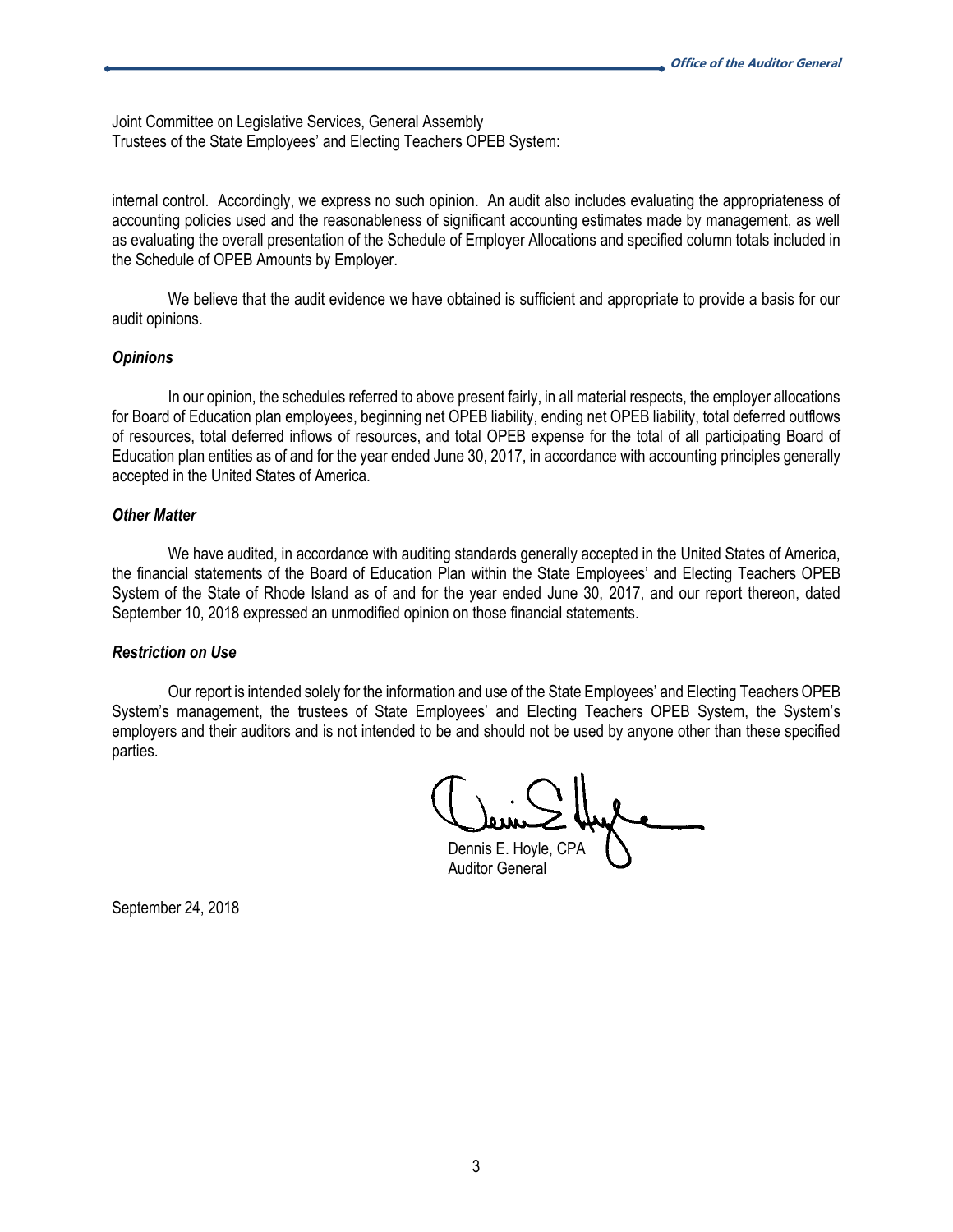# **STATE EMPLOYEES' AND ELECTING TEACHERS OPEB SYSTEM**  *BOARD OF EDUCATION OPEB COST SHARING PLAN Schedule of Employer Allocations*

| State or component unit                 | Fiscal 2017 employer contribution |               |  |  |  |
|-----------------------------------------|-----------------------------------|---------------|--|--|--|
|                                         | Amount                            | %             |  |  |  |
| State of Rhode Island                   | 8,254                             | 0.21102821%   |  |  |  |
| University of Rhode Island              | 1,636,503                         | 41.83793738%  |  |  |  |
| Rhode Island College                    | 1,239,822                         | 31.69659453%  |  |  |  |
| Community College of Rhode Island       | 1,020,479                         | 26.08900637%  |  |  |  |
| Division of Higher Education Assistance | 6,471                             | 0.16543351%   |  |  |  |
|                                         | 3,911,529                         | 100.00000000% |  |  |  |

*See notes to schedules.*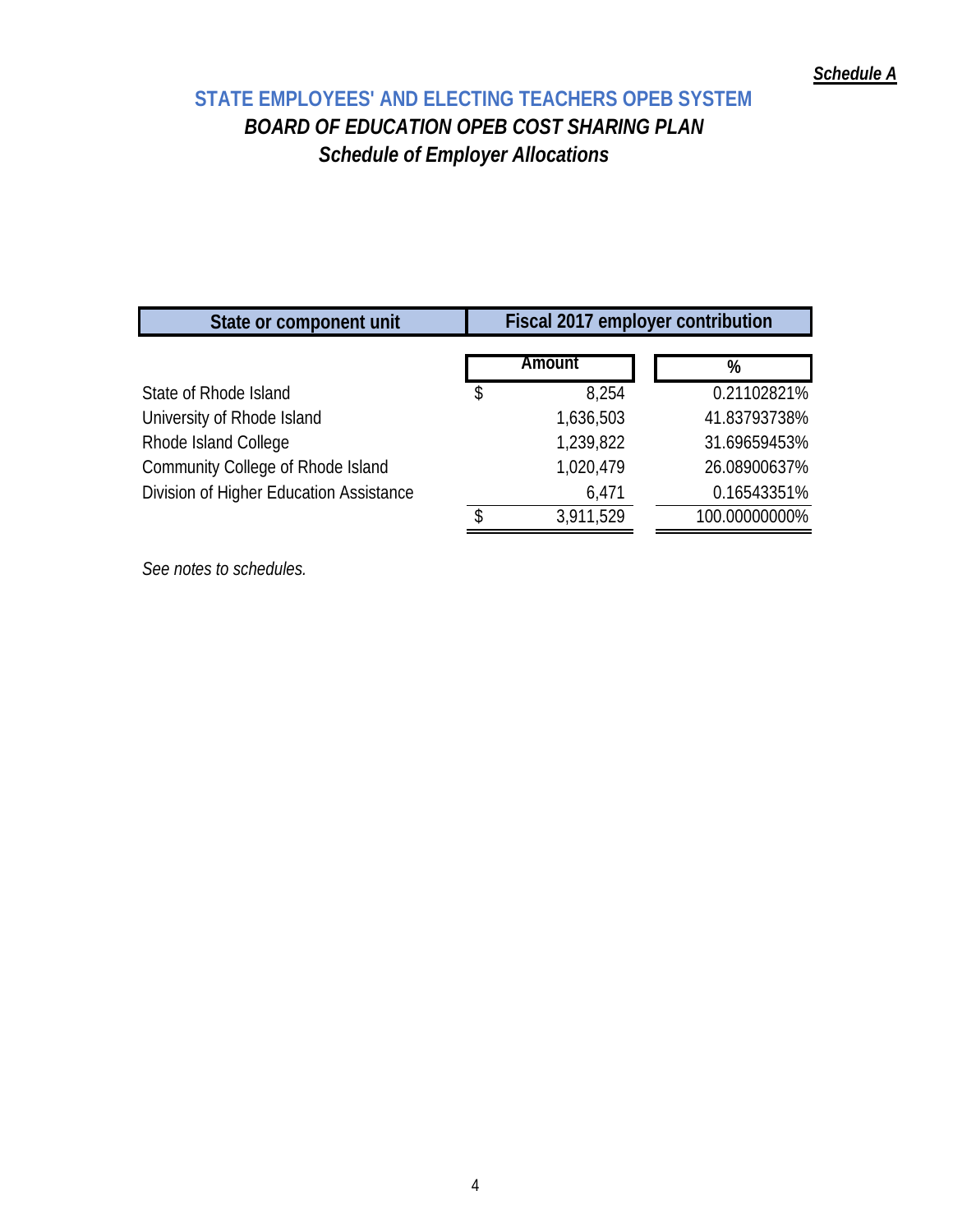| <b>Participating Employer</b>           | FY 2017<br>Contributions |           |                   |            | Proportionate<br><b>Share</b> | <b>Net OPEB</b><br>Liability<br>Beginning of<br>Year | <b>Total</b><br><b>OPEB</b><br>Expense | Ending<br><b>Net OPEB</b><br>Liability |
|-----------------------------------------|--------------------------|-----------|-------------------|------------|-------------------------------|------------------------------------------------------|----------------------------------------|----------------------------------------|
|                                         |                          |           |                   |            |                               |                                                      |                                        |                                        |
| State of Rhode Island                   | \$                       | 8,254.43  | $0.21102821\%$ \$ | 115,466    | 8,090                         | 110,700                                              |                                        |                                        |
| University of Rhode Island              |                          | 1,636,503 | 41.83793738%      | 22,891,930 | 1,603,849                     | 21,947,067                                           |                                        |                                        |
| Rhode Island College                    |                          | 1,239,822 | 31.69659453%      | 17,343,020 | 1,215,083                     | 16,627,188                                           |                                        |                                        |
| Community College of Rhode Island       |                          | 1,020,479 | 26.08900637%      | 14,274,788 | 1,000,117                     | 13,685,597                                           |                                        |                                        |
| Division of Higher Education Assistance |                          | 6,471     | 0.16543351%       | 90,518     | 6,342                         | 86,782                                               |                                        |                                        |
| <b>Total for All Employers</b>          |                          | 3,911,529 | 100.00000000% \$  | 54,715,722 | 3,833,481<br>S                | 52,457,334                                           |                                        |                                        |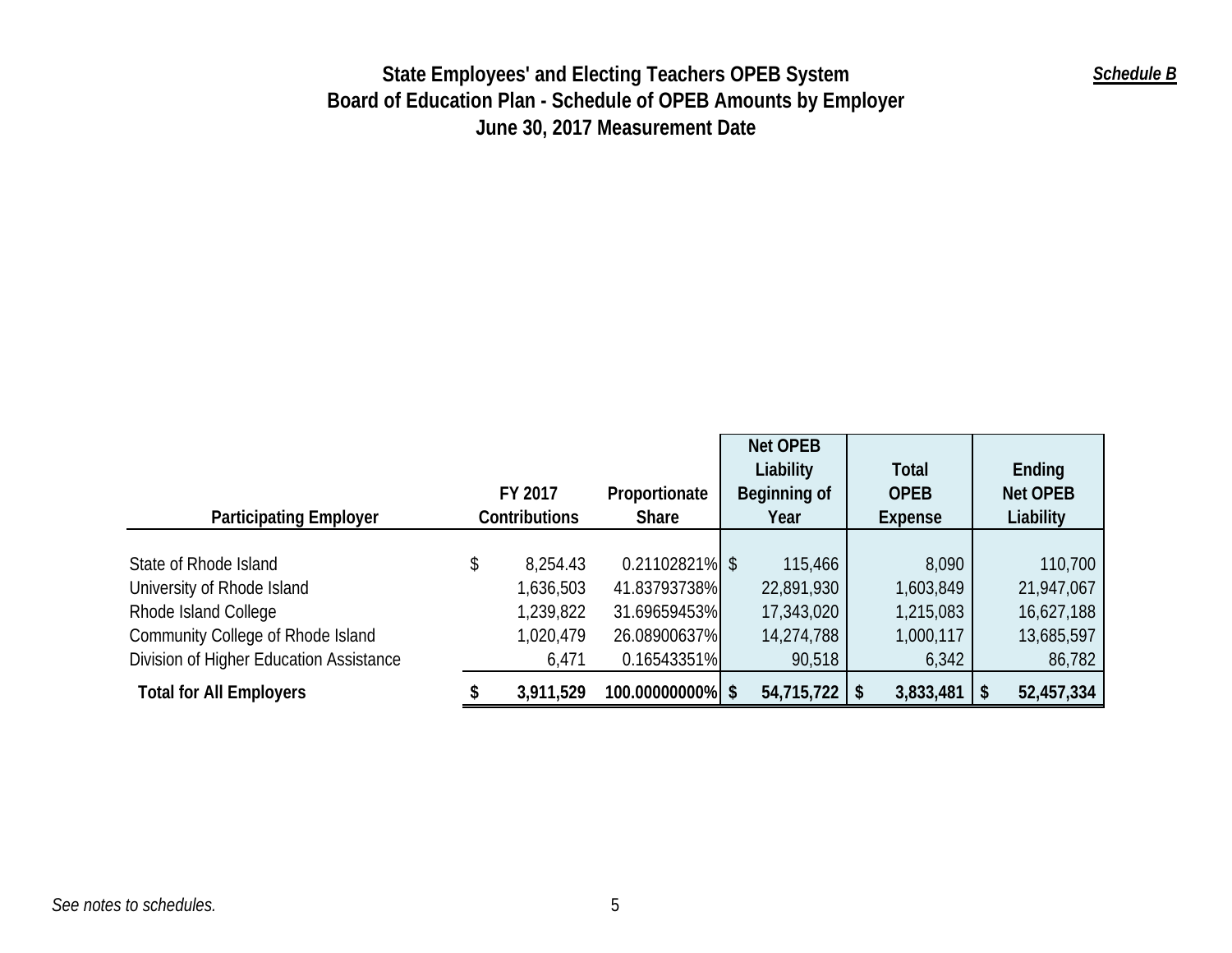|                                         | Collective Deferred Outflows for Plan as a Whole<br>Unrecognized Current Year Deferred Outflow of Resources |                    |                       |                         |               |                 |  |
|-----------------------------------------|-------------------------------------------------------------------------------------------------------------|--------------------|-----------------------|-------------------------|---------------|-----------------|--|
|                                         |                                                                                                             |                    |                       |                         |               |                 |  |
|                                         |                                                                                                             |                    |                       | Changes in              |               |                 |  |
|                                         |                                                                                                             |                    |                       | Proportion and          |               |                 |  |
|                                         |                                                                                                             |                    | <b>Net Difference</b> | <b>Differences</b>      |               |                 |  |
|                                         | <b>Differences</b>                                                                                          |                    | <b>Between</b>        | <b>Between Employer</b> |               |                 |  |
|                                         | <b>Between</b>                                                                                              |                    | Projected             | Contributions and       | Contributions | Total           |  |
|                                         | Expected                                                                                                    |                    | and Actual            | Proportionate           | After the     | <b>Deferred</b> |  |
|                                         | and Actual                                                                                                  | Changes of         | <b>Investment</b>     | Share of                | Measurement   | <b>Outflows</b> |  |
| <b>Participating Employer</b>           | Experience                                                                                                  | <b>Assumptions</b> | Earnings              | Contributions           | Date          | of Resources    |  |
|                                         |                                                                                                             |                    |                       |                         |               |                 |  |
| State of Rhode Island                   | $\overline{\phantom{a}}$                                                                                    | 10,447             |                       |                         |               | 10,447          |  |
| University of Rhode Island              |                                                                                                             | 2,071,375          |                       |                         |               | 2,071,375       |  |
| Rhode Island College                    |                                                                                                             | 1,569,282          |                       |                         |               | 1,569,282       |  |
| Community College of Rhode Island       |                                                                                                             | 1,291,653          |                       |                         |               | 1,291,653       |  |
| Division of Higher Education Assistance |                                                                                                             | 8,191              |                       |                         |               | 8,191           |  |
| <b>Total for All Employers</b>          |                                                                                                             | 4,950,948 \$<br>S  |                       | S                       |               | 4,950,948       |  |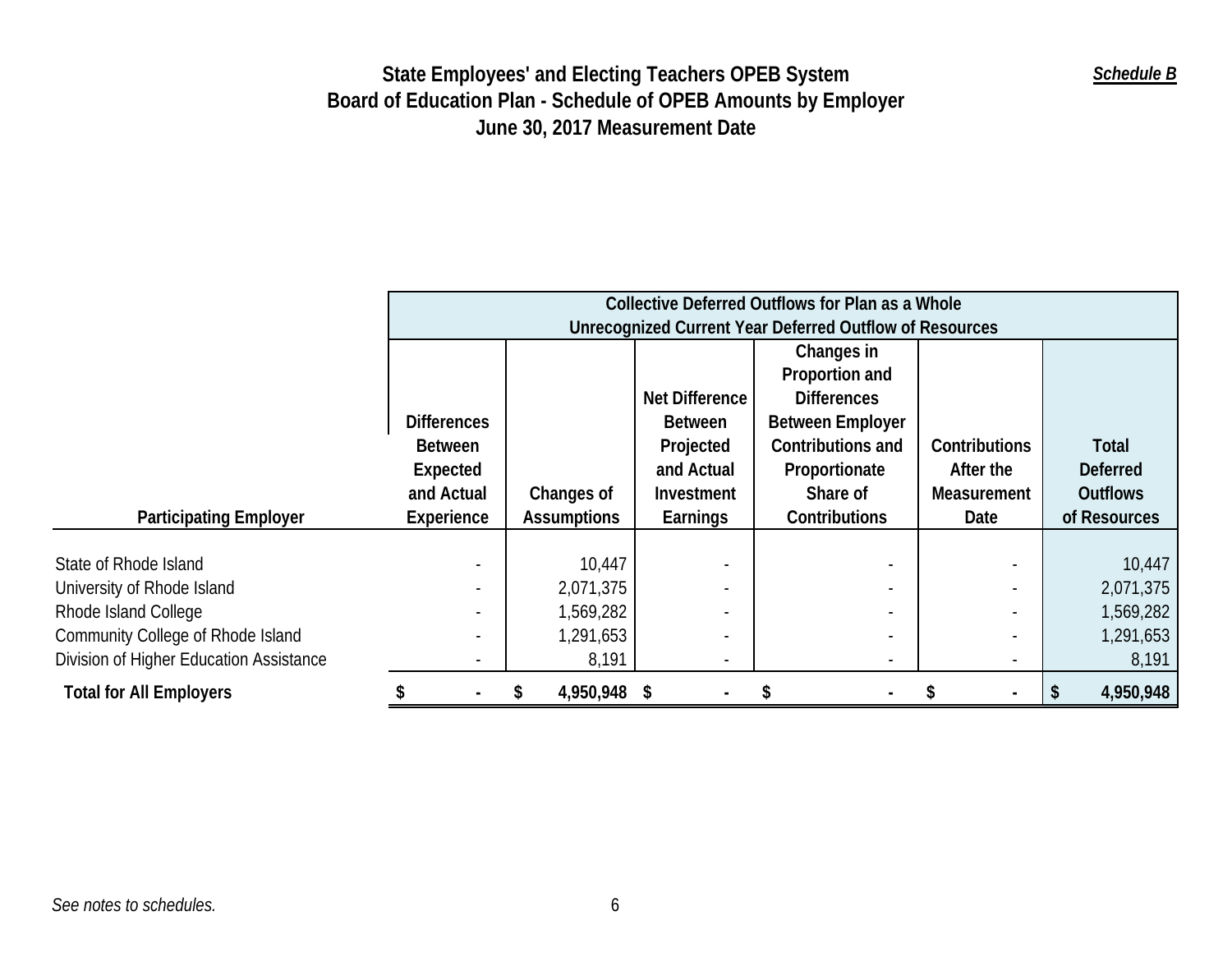|                                         |                    |                                                               |                       | Collective Deferred Inflows for Plan as a Whole |                 |                  |  |  |  |
|-----------------------------------------|--------------------|---------------------------------------------------------------|-----------------------|-------------------------------------------------|-----------------|------------------|--|--|--|
|                                         |                    | <b>Unrecognized Current Year Deferred Inflow of Resources</b> |                       |                                                 |                 |                  |  |  |  |
|                                         |                    |                                                               |                       | Changes in                                      |                 |                  |  |  |  |
|                                         |                    |                                                               |                       | Proportion and                                  |                 |                  |  |  |  |
|                                         |                    |                                                               | <b>Net Difference</b> | <b>Differences</b>                              |                 |                  |  |  |  |
|                                         | <b>Differences</b> |                                                               | <b>Between</b>        | <b>Between Employer</b>                         |                 | Total            |  |  |  |
|                                         | <b>Between</b>     |                                                               | Projected             | Contributions and                               | Total           | <b>Deferred</b>  |  |  |  |
|                                         | Expected           |                                                               | and Actual            | Proportionate                                   | <b>Deferred</b> | (Inflows) and    |  |  |  |
|                                         | and Actual         | Changes of                                                    | Investment            | Share of                                        | <b>Inflows</b>  | Outflows of      |  |  |  |
| <b>Participating Employer</b>           | Experience         | <b>Assumptions</b>                                            | Earnings              | Contributions                                   | of Resources    | <b>Resources</b> |  |  |  |
|                                         |                    |                                                               |                       |                                                 |                 |                  |  |  |  |
| State of Rhode Island                   | 12,935             |                                                               | 2,113                 |                                                 | 15,048          | (4,601)          |  |  |  |
| University of Rhode Island              | 2,564,558          |                                                               | 419,026               |                                                 | 2,983,584       | (912, 209)       |  |  |  |
| Rhode Island College                    | 1,942,919          |                                                               | 317,456               |                                                 | 2,260,375       | (691,093)        |  |  |  |
| Community College of Rhode Island       | 1,599,189          |                                                               | 261,293               |                                                 | 1,860,482       | (568, 829)       |  |  |  |
| Division of Higher Education Assistance | 10,141             |                                                               | 1,657                 |                                                 | 11,798          | (3,607)          |  |  |  |
| <b>Total for All Employers</b>          | $6,129,742$ \$     |                                                               | 1,001,545<br>S        | S                                               | 7,131,287       | (2, 180, 339)    |  |  |  |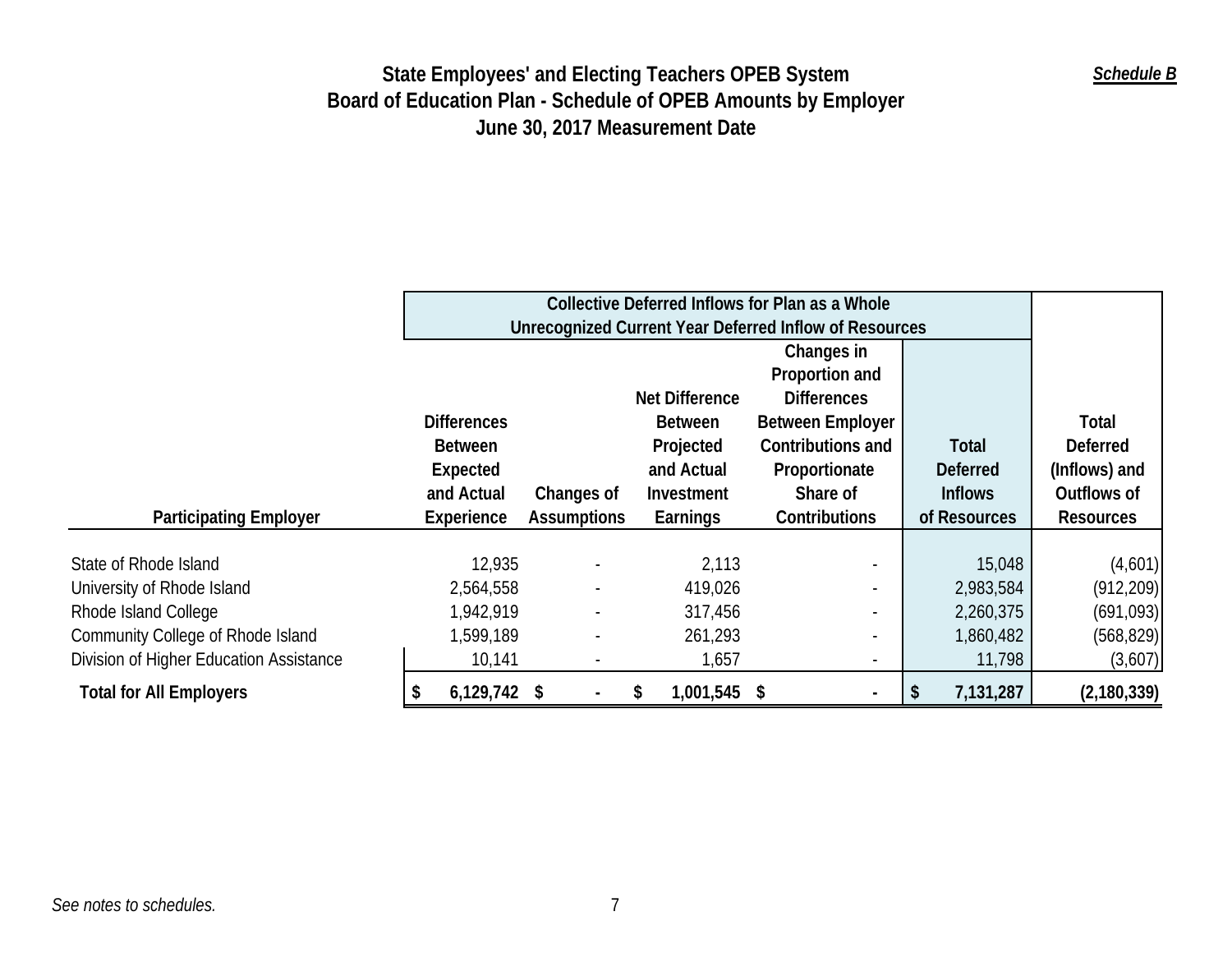|                                         | Collective Deferred Outflows for Plan as a Whole<br>Recognition of Existing Deferred Outflows (Inflows) of Resources for<br><b>Future Years Ending June 30</b> |                 |                 |                 |                 |                 |                   |
|-----------------------------------------|----------------------------------------------------------------------------------------------------------------------------------------------------------------|-----------------|-----------------|-----------------|-----------------|-----------------|-------------------|
| <b>Participating Employer</b>           |                                                                                                                                                                | 2019            | 2020            | 2021            | 2022            | 2023            | <b>Thereafter</b> |
| State of Rhode Island                   |                                                                                                                                                                | (938)           | (938)           | (938)           | (938)           | (410)           | (437)             |
| University of Rhode Island              |                                                                                                                                                                | (186, 049)      | (186, 049)      | (186, 049)      | (186, 049)      | (81, 292)       | (86, 721)         |
| Rhode Island College                    |                                                                                                                                                                | (140, 951)      | (140, 951)      | (140, 951)      | (140, 952)      | (61, 587)       | (65,700)          |
| Community College of Rhode Island       |                                                                                                                                                                | (116, 015)      | (116, 015)      | (116, 015)      | (116, 015)      | (50,692)        | (54, 077)         |
| Division of Higher Education Assistance |                                                                                                                                                                | (736)           | (736)           | (736)           | (736)           | (321)           | (343)             |
| <b>Total for All Employers</b>          |                                                                                                                                                                | $(444, 689)$ \$ | $(444, 689)$ \$ | $(444, 689)$ \$ | $(444, 690)$ \$ | $(194, 303)$ \$ | (207, 279)        |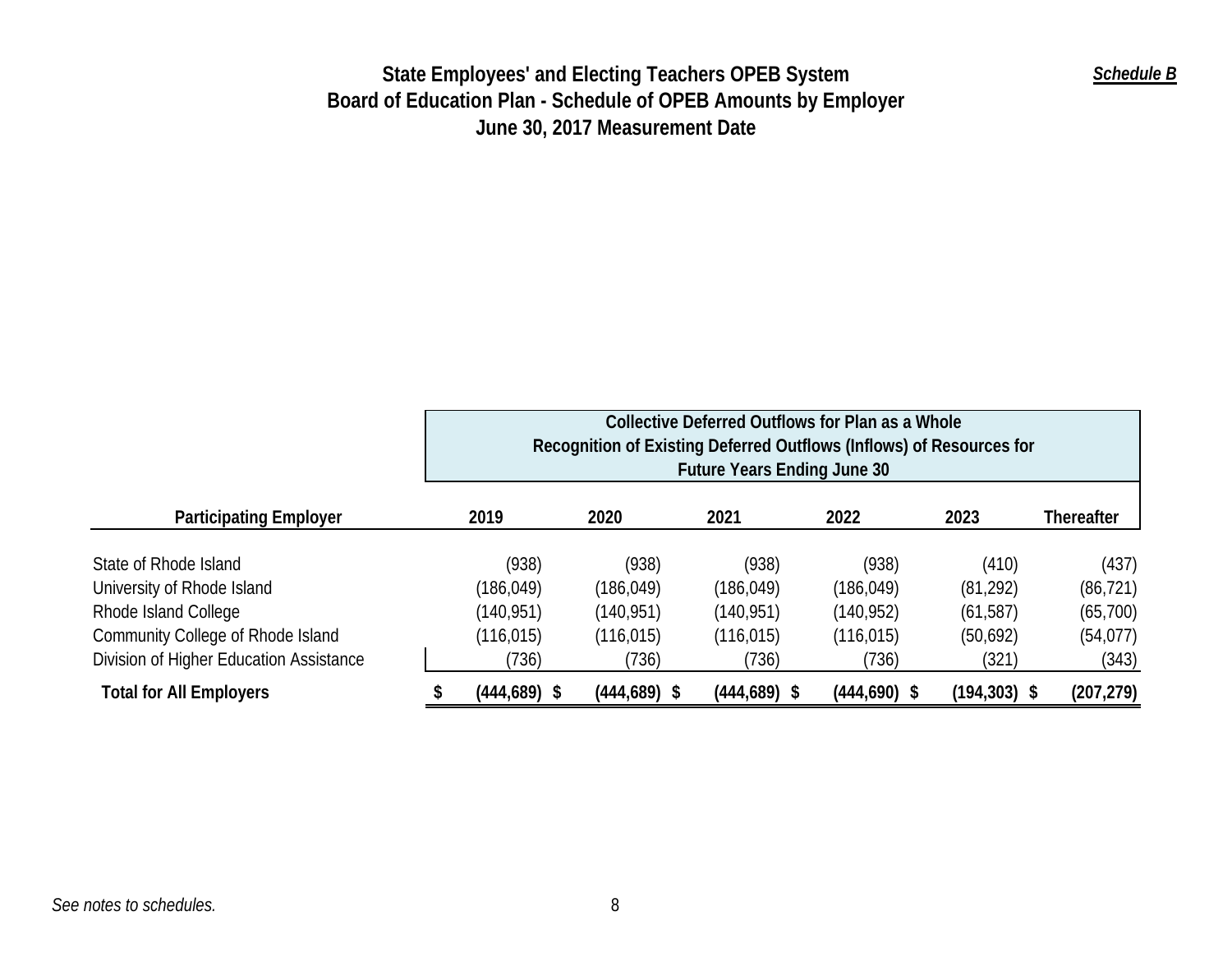|                                          |               | <b>Discount Rate Sensitivity</b> |            | <b>Health Care Trend Rate Sensitivity</b> |                                  |            |  |  |
|------------------------------------------|---------------|----------------------------------|------------|-------------------------------------------|----------------------------------|------------|--|--|
|                                          |               |                                  |            |                                           |                                  |            |  |  |
|                                          |               | <b>Ending Net OPEB Liability</b> |            |                                           | <b>Ending Net OPEB Liability</b> |            |  |  |
|                                          | 1% Lower      |                                  | 1% Higher  |                                           |                                  |            |  |  |
| <b>Participating Employer</b>            | 4.00%         | 5.00%                            | $6.00\%$   | 1% Lower                                  | <b>Baseline</b>                  | 1% Higher  |  |  |
|                                          |               |                                  |            |                                           |                                  |            |  |  |
| State of Rhode Island                    | 135,691       | 110,700                          | 90,183     | 87,477                                    | 110,700                          | 140,063    |  |  |
| University of Rhode Island               | 26,901,718    | 21,947,067                       | 17,879,420 | 17,342,998                                | 21,947,067                       | 27,768,453 |  |  |
| Rhode Island College                     | 20,380,853    | 16,627,188                       | 13,545,524 | 13,139,127                                | 16,627,188                       | 21,037,495 |  |  |
| <b>Community College of Rhode Island</b> | 16,775,184    | 13,685,597                       | 11,149,124 | 10,814,624                                | 13,685,597                       | 17,315,657 |  |  |
| Division of Higher Education Assistance  | 106,373       | 86,782                           | 70,698     | 68,577                                    | 86,782                           | 109,801    |  |  |
| <b>Total for All Employers</b>           | 64,299,819 \$ | 52,457,334 \$                    | 42,734,949 | 41,452,803                                | 52,457,334 \$                    | 66,371,469 |  |  |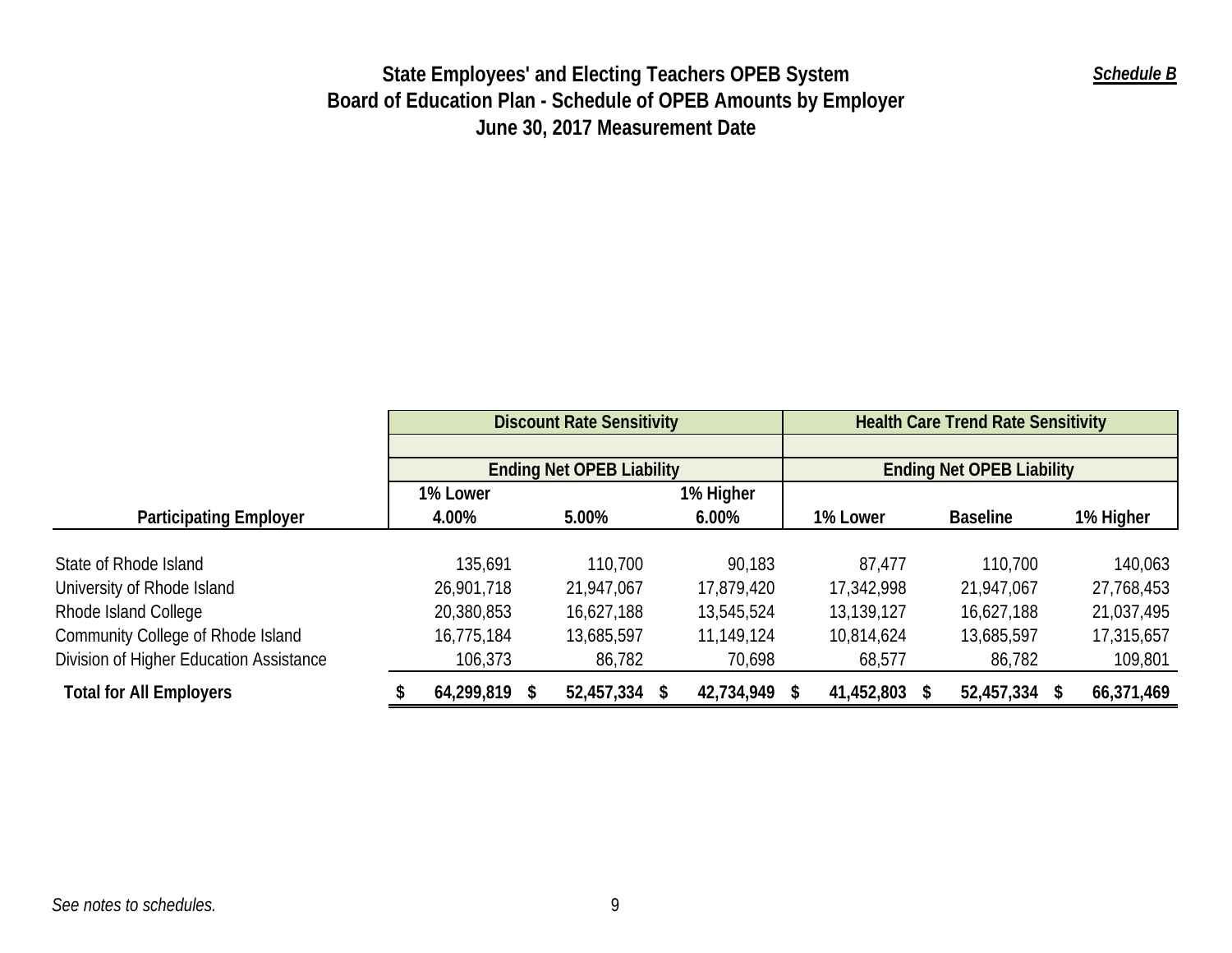### **NOTES TO THE SCHEDULES OF EMPLOYER ALLOCATIONS AND OPEB AMOUNTS BY EMPLOYER**  *June 30, 2017 Measurement Date*

### **1. Plan Description and Governance**

The State Employees' and Electing Teachers OPEB System of Rhode Island (the System) acts as a common investment and administrative agent for OPEB benefits to be provided through various defined benefit OPEB plans. The System is administered by the trustees of the System which was authorized, created and established as an independent OPEB board to hold and administer, in trust, the funds of the OPEB system.

Each plan's assets are accounted for separately and may be used only for the payment of benefits to the members of that plan, in accordance with the terms of that plan.

The Board of Education Cost-Sharing Plan (the Plan) was established and placed under the management of the System for the purpose of providing OPEB benefits for employees of the State of Rhode Island under the provisions of chapters of the Rhode Island General Laws.

The Plan covers certain employees of the State university and colleges and certain State employees.

### **2. Schedules of Employer Allocations**

The Schedules of Employer Allocations reflect employer contributions recognized for the fiscal year ended June 30, 2017 consistent with contributions reflected within the Plan's financial statements.

The percentages included in the Schedules of Employer Allocations have been rounded to 8 decimal places.

### **3. Schedules of OPEB Amounts by Employer**

The Schedule of OPEB Amounts by Employer were prepared by the Plan's actuary using amounts from (1) the Plan's fiscal 2017 financial statements, (2) Required Supplementary Information Schedules prepared in accordance with the requirements of GASB Statement No. 74, and (3) certain data from the actuarial valuation of the Plan performed at June 30, 2017. These schedules utilize the proportionate employer contribution schedules detailed in the Schedule of Employer Allocations to apportion each employer's amounts for the cost-sharing plan.

The Schedule of OPEB Amounts by Employer include the sensitivity of the net OPEB liability to changes in the discount rate as well as the sensitivity of the net OPEB obligation to changes in the healthcare cost trend rate. The following presents the net OPEB liability of the employers calculated using the discount rate of 5.0 percent, as well as what the employers' net OPEB liability would be if it were calculated using a discount rate that is 1-percentage-point lower or 1 percentage-point higher than the current rate. Additionally, the following presents the net OPEB liability of the employers calculated using the baseline health care trend rate, as well as what the employers' net OPEB liability would be if it were calculated using a healthcare trend rate that is 1-percentage-point lower or 1-percentage-point higher than the baseline rate.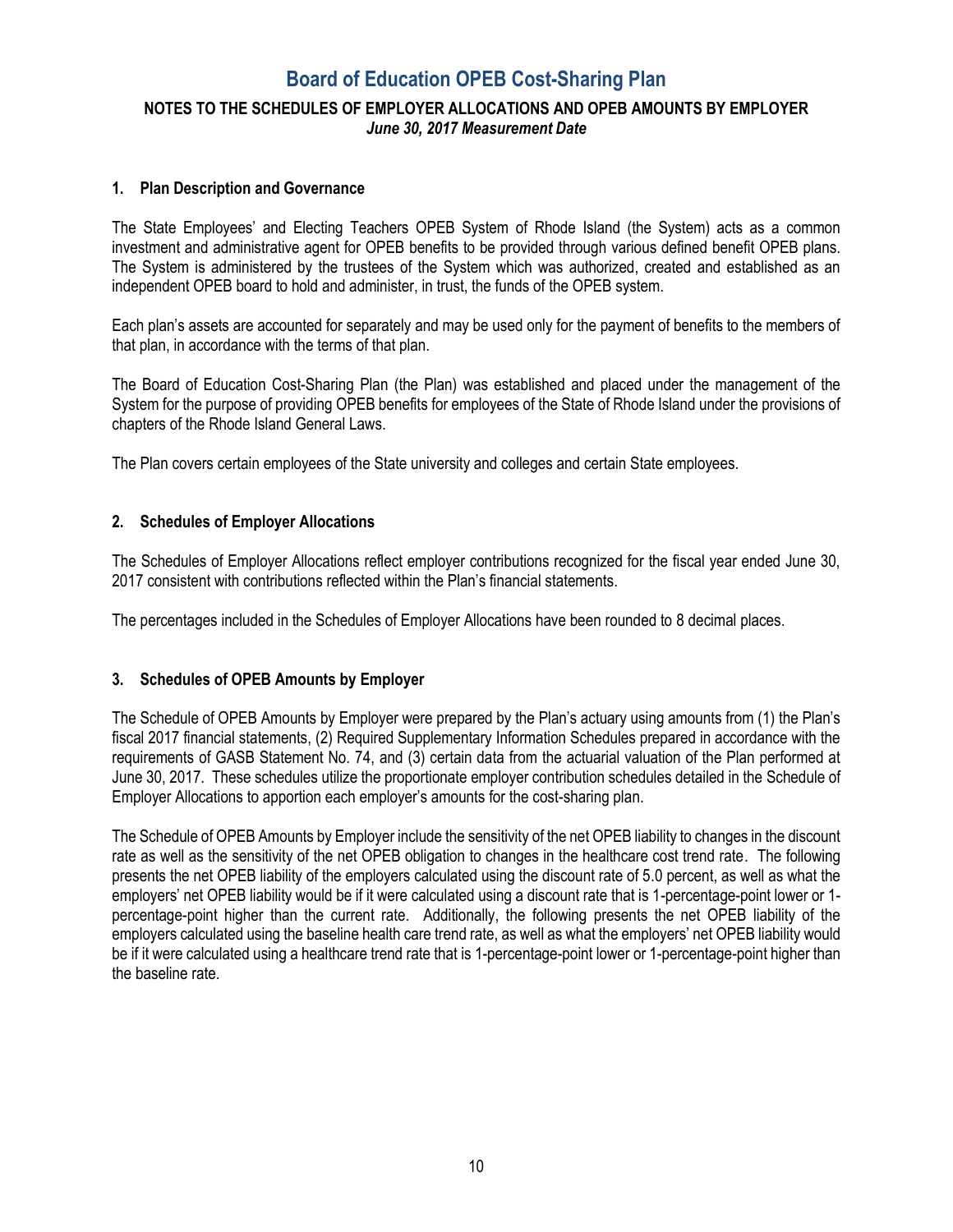### **NOTES TO THE SCHEDULES OF EMPLOYER ALLOCATIONS AND OPEB AMOUNTS BY EMPLOYER**  *June 30, 2017 Measurement Date*

### **3. Schedules of OPEB Amounts by Employer (continued)**

### **Net OPEB Liability – Sensitivity Analysis**

| <b>Discount Rate Sensitivity</b>          |                |                    |                      |                 |                |              |
|-------------------------------------------|----------------|--------------------|----------------------|-----------------|----------------|--------------|
|                                           |                |                    |                      | Current         |                |              |
|                                           | 1.00% Decrease |                    | <b>Discount Rate</b> |                 | 1.00% Increase |              |
|                                           |                | 4.00%              |                      | 5.00%           |                | $6.00\%$     |
| <b>Board of Education Plan</b>            | \$             | 64,299,819 \$      |                      | 52,457,334 \$   |                | 42,734,949   |
| <b>Health Care Trend Rate Sensitivity</b> |                |                    |                      |                 |                |              |
|                                           |                | <b>1.00% Lower</b> |                      | <b>Baseline</b> |                | 1.00% Higher |
| <b>Board of Education Plan</b>            | \$             | 41,452,803         | \$                   | 52,457,334      | S              | 66,371,469   |

### **4. Relationship to the Plan Financial Statements**

The components associated with OPEB expense and deferred outflows and inflows of resources have been determined based on the net increase in fiduciary net position as reflected for the Board of Education Plan in the System's financial statements and consistent with the requirements of GASB Statements No. 74 and 75.

### **5. Summary of Significant Accounting Policies**

**Basis of Accounting –** The underlying information to prepare the allocation schedules is based on the System's financial statements as of and for the year ended June 30, 2017. The financial statements of the System are prepared on the accrual basis of accounting. Under this method, revenues are recorded when earned and expenses are recorded when incurred. Employer Plan member contributions are recognized in the period in which the wages, subject to required contributions, are earned for the performance of duties for covered employment. Employer contributions to the plan are recognized when due and the employer has made a formal commitment to provide the contributions.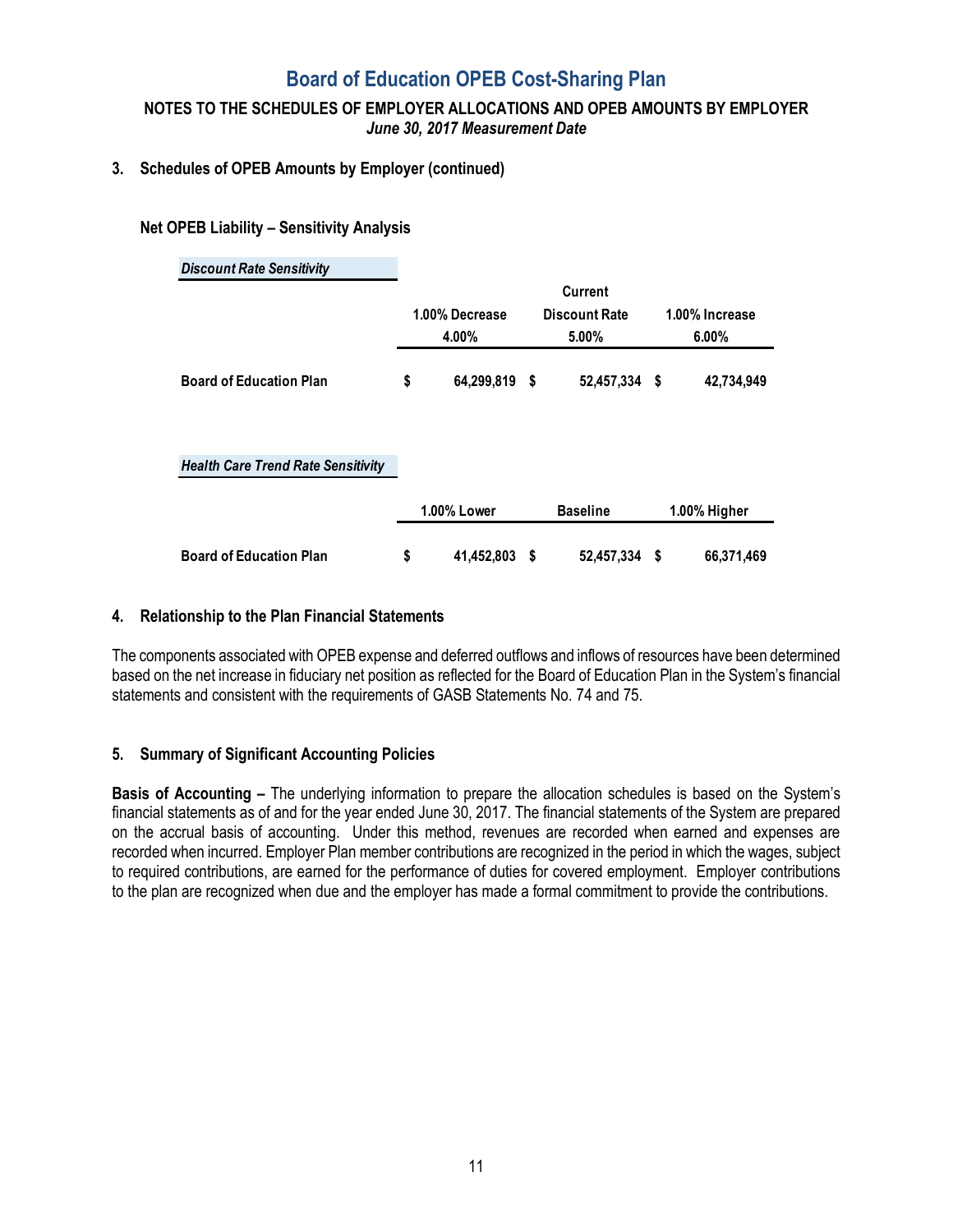### **NOTES TO THE SCHEDULES OF EMPLOYER ALLOCATIONS AND OPEB AMOUNTS BY EMPLOYER**  *June 30, 2017 Measurement Date*

### **6. Net OPEB Liability**

The components of the net OPEB liability of the employers participating in the Board of Education Plan at June 30, 2017 were as follows:

|                                        |      | <b>Board of Education</b> |  |  |
|----------------------------------------|------|---------------------------|--|--|
| Fiscal Year Ended June 30, 2017        | Plan |                           |  |  |
|                                        |      |                           |  |  |
| Total OPEB Liability                   | \$   | 77,200,508                |  |  |
| Plan Fiduciary Net Position            |      | 24,743,174                |  |  |
| Employers' Net OPEB Liability          |      | 52,457,334                |  |  |
|                                        |      |                           |  |  |
| Plan Fiduciary Net Position as a       |      |                           |  |  |
| percentage of the total OPEB Liability |      | 32.05%                    |  |  |

### **7. Actuarial methods and assumptions**

The total OPEB liability was determined by actuarial valuations performed as of June 30, 2017 using the following actuarial assumptions, applied to all periods included in the measurement.

Actuarial Cost Method - Entry Age Normal - the Individual Entry Age Actuarial Cost methodology is used.

Amortization Method - Level Percent of Payroll – Closed

State Employees - Equivalent Single Remaining Amortization Period - 19 years at June 30, 2017

Investment Rate of Return - 5.00%

Projected Salary Increases – state employees - 3.00% to 6.00%

Mortality:

Male Employees: RP-2014 Combined Healthy for Males with Blue Collar adjustment, projected with MP 2016 ultimate rates.

Female Employees: RP-2014 Combined Healthy for Females, projected with MP 2016 ultimate rates.

Inflation - 2.75%

Rates of separation from service range from 16% in the first year of employment to 0% after 25 years.

Employee rates of retirement are based on pension eligibility.

The health care trend rates used in the valuation ranged from 9.00% in fiscal 2018 and then decreasing annually to 3.5% in fiscal year 2031 and later.